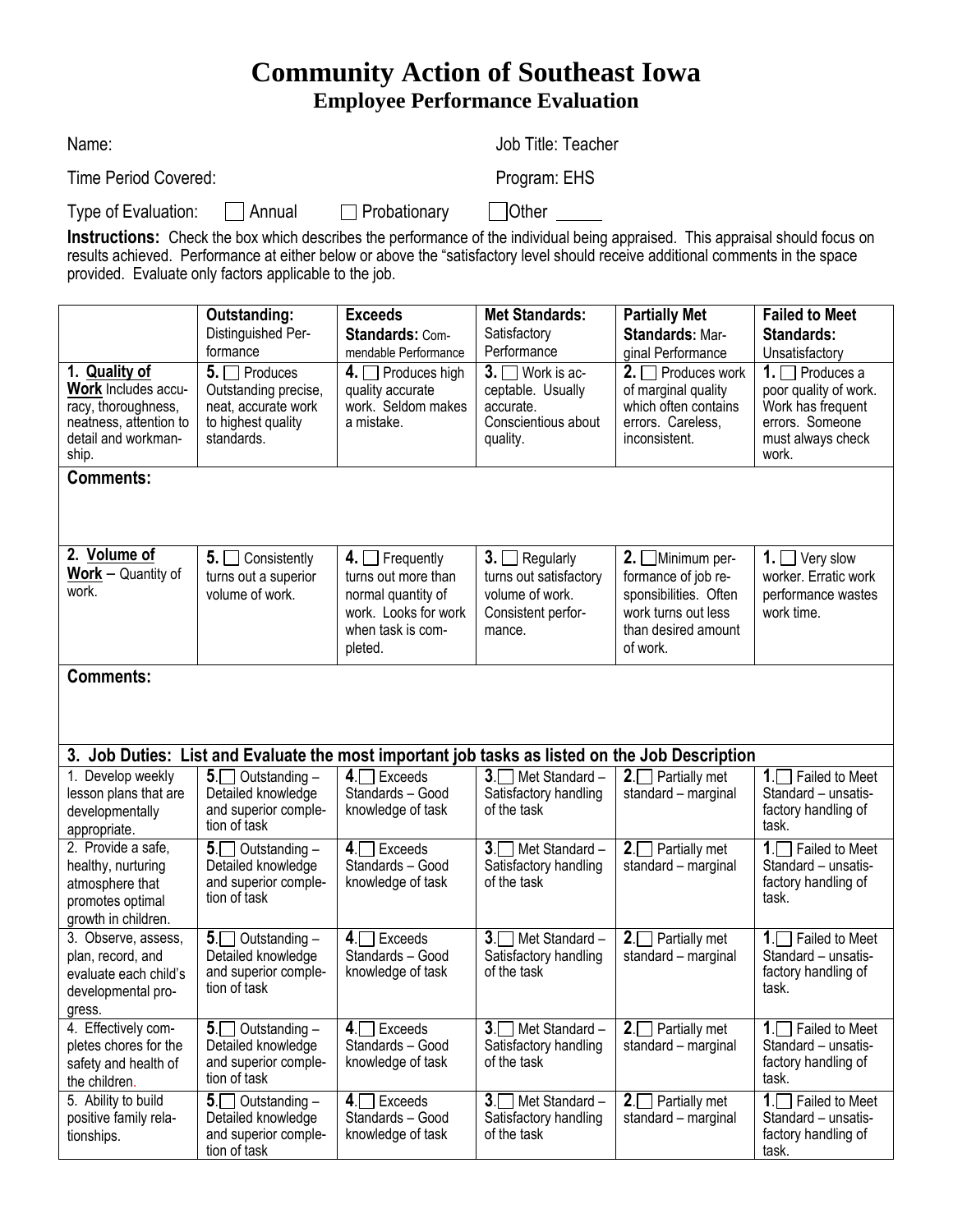| 4. Job<br><b>Knowledge</b><br>(Needed to per-<br>form job)                                                              | 5. Outstanding,<br>broad and detailed<br>knowledge of all<br>phases of job.                                                                                                                                | $4.$ Very good<br>knowledge of job.<br>Seldom needs to ask<br>supervisor about how<br>to do the job.                                                                                                                     | $3.$ Possesses<br>skills and knowledge<br>to handle routine<br>duties effectively.<br>Good job knowledge.                                      | $2.$ Often has to<br>ask supervisor or co-<br>workers about how to<br>do routine duties.<br>Marginal job<br>knowledge. Re-<br>quires improvement<br>in many areas.               | $1 -$ Lacks<br>knowledge to per-<br>form the job. Has<br>difficulty performing<br>work. Requires ma-<br>jor improvements in<br>critical job areas.                                                      |
|-------------------------------------------------------------------------------------------------------------------------|------------------------------------------------------------------------------------------------------------------------------------------------------------------------------------------------------------|--------------------------------------------------------------------------------------------------------------------------------------------------------------------------------------------------------------------------|------------------------------------------------------------------------------------------------------------------------------------------------|----------------------------------------------------------------------------------------------------------------------------------------------------------------------------------|---------------------------------------------------------------------------------------------------------------------------------------------------------------------------------------------------------|
| <b>Comments:</b>                                                                                                        |                                                                                                                                                                                                            |                                                                                                                                                                                                                          |                                                                                                                                                |                                                                                                                                                                                  |                                                                                                                                                                                                         |
| Work Effort &<br>5.<br>Initiative                                                                                       | $5\Box$<br>Superior ini-<br>tiative and follow<br>through. Innovative<br>and resourceful in<br>solving work prob-<br>lems in outstanding<br>manner. Often com-<br>pletes assignments<br>ahead of schedule. | 4 <sub>1</sub><br>Diligent work<br>habits. Very good<br>initiative and follow<br>through. Makes or<br>suggests improve-<br>ments. Accepts<br>change easily. As-<br>signments sometime<br>completed ahead of<br>schedule. | 3. Follows desig-<br>nated task through to<br>completion. Adapts<br>readily to changing<br>conditions. Some-<br>times anticipates<br>problems. | $2\Box$<br>Requires extra<br>supervision to finish<br>tasks. Reluctantly<br>accepts new ideas.<br>Rarely anticipates<br>problems. Has prob-<br>lems completing<br>tasks on time. | $1$ .<br>Needs constant<br>supervision to start<br>and complete tasks.<br>Rarely makes an<br>improvement. Tied to<br>an idea. Almost<br>never looks ahead.<br>Usually finishes tasks<br>late if at all. |
| <b>Comments:</b>                                                                                                        |                                                                                                                                                                                                            |                                                                                                                                                                                                                          |                                                                                                                                                |                                                                                                                                                                                  |                                                                                                                                                                                                         |
| 6. Following<br>Policies &<br>Procedures.                                                                               | $5. \Box$<br>Uses<br>outstanding judgment<br>and has excellent<br>understanding and<br>adherence to policies<br>and procedures.                                                                            | 4 <sub>1</sub><br>Uses very<br>good judgment.<br>Rarely requires cor-<br>rection on policies<br>and procedures.                                                                                                          | $3\Box$<br>Uses good<br>judgment following<br>policies and proce-<br>dures. Infrequently<br>requires correction.                               | $2\Box$<br>Occasionally<br>requires guidance<br>and correction on<br>following rules and<br>regulations.                                                                         | 1 <sub>1</sub><br>Requires<br>frequent correction<br>on adherence to<br>rules and regulations.                                                                                                          |
| <b>Comments:</b>                                                                                                        |                                                                                                                                                                                                            |                                                                                                                                                                                                                          |                                                                                                                                                |                                                                                                                                                                                  |                                                                                                                                                                                                         |
| 7. Teamwork and<br><b>Cooperation with</b><br><b>Others</b> (Effective-<br>ness in working<br>with others)              | 5 <sub>1</sub><br>Eager and<br>willing to work with<br>and help others.<br>Outstanding team<br>worker.                                                                                                     | 4.<br>Gets along<br>with most people.<br>Quick to help others.<br>Excels in gaining<br>cooperation.                                                                                                                      | $3\Box$<br>Works willingly<br>with others. Good at<br>achieving coopera-<br>tion.                                                              | $2\Box$<br>Occasionally<br>difficult to work with.<br>Will help when<br>asked, although<br>sometimes grudging-<br>ly. Occasionally<br>antagonistic.                              | Causes friction<br>$\mathbf{1}$<br>among workers.<br>Antagonistic. Tends<br>to gripe and argue.<br>Not a team member.<br>Does not help others                                                           |
| <b>Comments:</b>                                                                                                        |                                                                                                                                                                                                            |                                                                                                                                                                                                                          |                                                                                                                                                |                                                                                                                                                                                  |                                                                                                                                                                                                         |
| 8. Attendance &<br><b>Punctuality (Faith-</b><br>fulness in coming<br>to work daily and<br>conforming to work<br>hours) | Excellent at-<br>$5 \Box$<br>tendance. Always<br>punctual.                                                                                                                                                 | $4.$ Very good<br>attendance. Rarely<br>absent or tardy.<br>Always has good<br>reason for being<br>absent or tardy.                                                                                                      | 3 <sub>1</sub><br>Occasionally<br>absent or tardy.<br>Usually has a good<br>explanation. Makes<br>an effort to improve.                        | $2 \square$ Significant use<br>of sick leave. Irregu-<br>lar attendance.<br>Abuses break privi-<br>leges. Many ques-<br>tionable absences.                                       | 1<br>Chronic ab-<br>sentee and frequent-<br>ly reports late for<br>work. Significant<br>abuses of break<br>privileges.                                                                                  |
| Number of sick days used in last 12 months:                                                                             |                                                                                                                                                                                                            |                                                                                                                                                                                                                          |                                                                                                                                                |                                                                                                                                                                                  |                                                                                                                                                                                                         |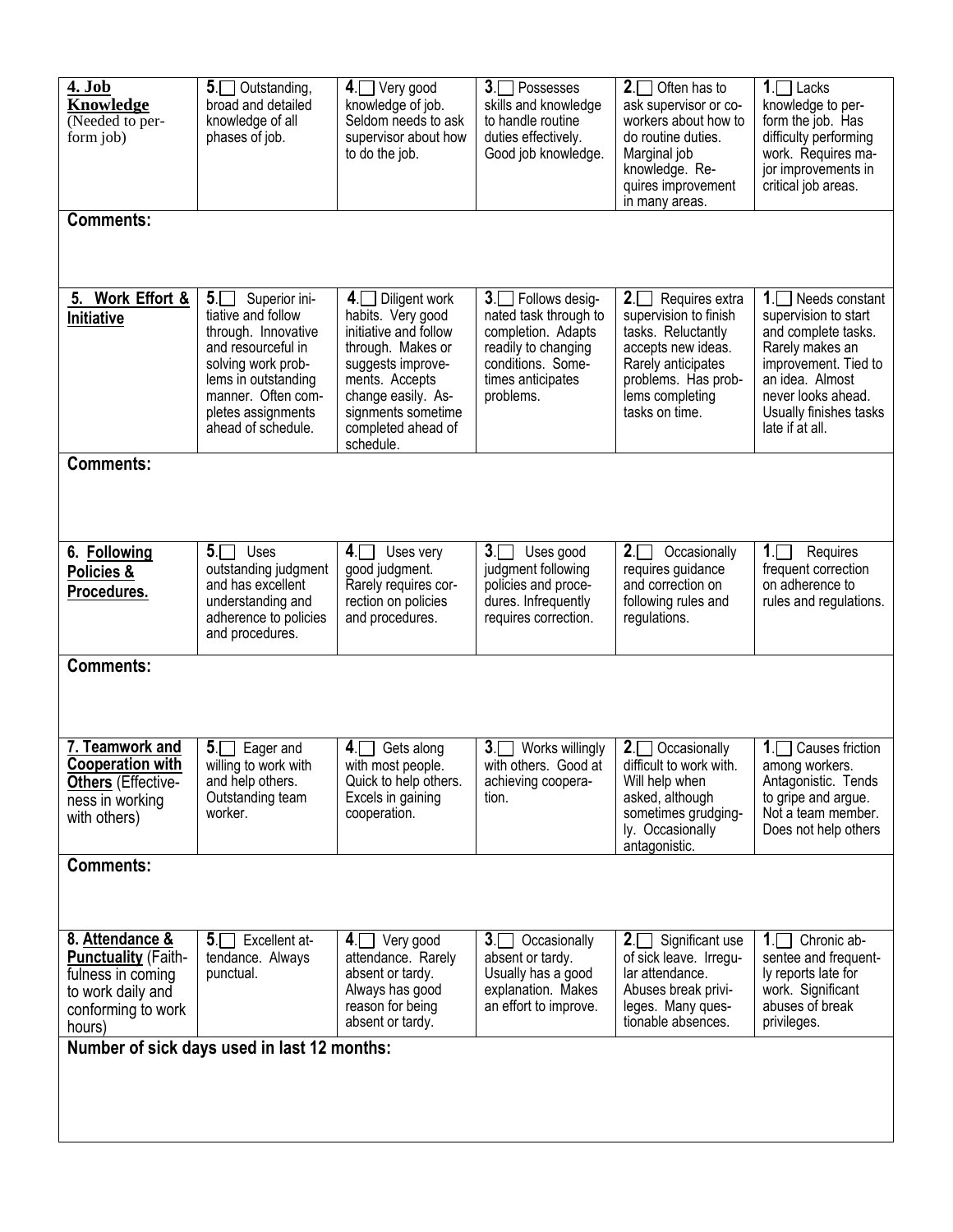| 9. Serving the<br><b>Public</b><br>(Courtesy in dealing<br>with the public and<br>effectiveness in<br>meeting the public's<br>needs) | $5\Box$ Courteous and<br>effective when deal-<br>ing with the public.<br>Exceptional ability for<br>public relations and<br>diplomatically dealing<br>with the public. | $4 \Box$ Pleasant and<br>helpful when dealing<br>with the public.                                                                 | 3. Good relations<br>with public. General-<br>ly courteous and<br>effective.                                              | $2.$ Occasionally<br>discourteous when<br>working with the<br>public. Sometimes<br>difficulty dealing with<br>the public.                                         | $1\Box$<br>Frequent prob-<br>lems dealing with the<br>public.                                                                                               |
|--------------------------------------------------------------------------------------------------------------------------------------|------------------------------------------------------------------------------------------------------------------------------------------------------------------------|-----------------------------------------------------------------------------------------------------------------------------------|---------------------------------------------------------------------------------------------------------------------------|-------------------------------------------------------------------------------------------------------------------------------------------------------------------|-------------------------------------------------------------------------------------------------------------------------------------------------------------|
| <b>Comments:</b>                                                                                                                     |                                                                                                                                                                        |                                                                                                                                   |                                                                                                                           |                                                                                                                                                                   |                                                                                                                                                             |
|                                                                                                                                      |                                                                                                                                                                        |                                                                                                                                   |                                                                                                                           |                                                                                                                                                                   |                                                                                                                                                             |
| 10. Conduct<br>(Composure, reliabil-<br>ity while under work<br>related stress)                                                      | 5. Always re-<br>mains calm & effec-<br>tive when under<br>pressure. A superior<br>performer in a diffi-<br>cult job situation.                                        | $4.$ A very good<br>performer when un-<br>der stressful working<br>conditions. Rarely<br>loses composure.<br>Stable & consistent. | 3. Usually re-<br>mains calm and ef-<br>fective while under<br>stressful conditions.<br>Becomes irritated on<br>occasion. | $2 \n\prod$ Sometimes has<br>difficulty maintaining<br>composure while<br>under pressure.<br>Sometimes "blows<br>up" from stress.                                 | $1.$ Unreliable<br>while under pressure.<br>Lacks ability to per-<br>form effectively while<br>under most forms of<br>stress.                               |
| <b>Comments:</b>                                                                                                                     |                                                                                                                                                                        |                                                                                                                                   |                                                                                                                           |                                                                                                                                                                   |                                                                                                                                                             |
|                                                                                                                                      |                                                                                                                                                                        |                                                                                                                                   |                                                                                                                           |                                                                                                                                                                   |                                                                                                                                                             |
| 11. Communica-<br>tion (Organization<br>and presentation of<br>information in writ-<br>ten or oral form)                             | $5. \Box$<br>Oral or written<br>presentation is out-<br>standing, rarely<br>needs improvement.<br>Exceptional listener.                                                | $4\sqrt{ }$<br>Seldom need-<br>ing correction. Ex-<br>cellent in oral and<br>written communica-<br>tions. Very good<br>listener.  | 3.<br>Satisfactory<br>ability to communi-<br>cate information.<br>Very seldom misun-<br>derstands instruc-<br>tions.      | $2 \square$ Reports con-<br>tain some errors.<br>Thoughts are not<br>presented in a logical<br>order. In conversa-<br>tion often has trouble<br>being understood. | 1. Reports are<br>incomplete. Hard to<br>follow, somewhat<br>ambiguous, disor-<br>ganized in com-<br>ments. Frequently<br>misunderstands in-<br>structions. |
| <b>Comments:</b>                                                                                                                     |                                                                                                                                                                        |                                                                                                                                   |                                                                                                                           |                                                                                                                                                                   |                                                                                                                                                             |
|                                                                                                                                      |                                                                                                                                                                        |                                                                                                                                   |                                                                                                                           |                                                                                                                                                                   |                                                                                                                                                             |
| 12. Strong Points in Performance:                                                                                                    |                                                                                                                                                                        |                                                                                                                                   |                                                                                                                           |                                                                                                                                                                   |                                                                                                                                                             |
|                                                                                                                                      |                                                                                                                                                                        |                                                                                                                                   |                                                                                                                           |                                                                                                                                                                   |                                                                                                                                                             |
| 14. Training Needs and Goals:<br>13. Goals/ Areas to be Improved:<br>1.<br>1.                                                        |                                                                                                                                                                        |                                                                                                                                   |                                                                                                                           |                                                                                                                                                                   |                                                                                                                                                             |
| 2.<br>3.                                                                                                                             |                                                                                                                                                                        |                                                                                                                                   | 2.<br>3.                                                                                                                  |                                                                                                                                                                   |                                                                                                                                                             |
| 4.                                                                                                                                   |                                                                                                                                                                        |                                                                                                                                   | 4.                                                                                                                        |                                                                                                                                                                   |                                                                                                                                                             |
| 5.                                                                                                                                   |                                                                                                                                                                        |                                                                                                                                   | 5.                                                                                                                        |                                                                                                                                                                   |                                                                                                                                                             |